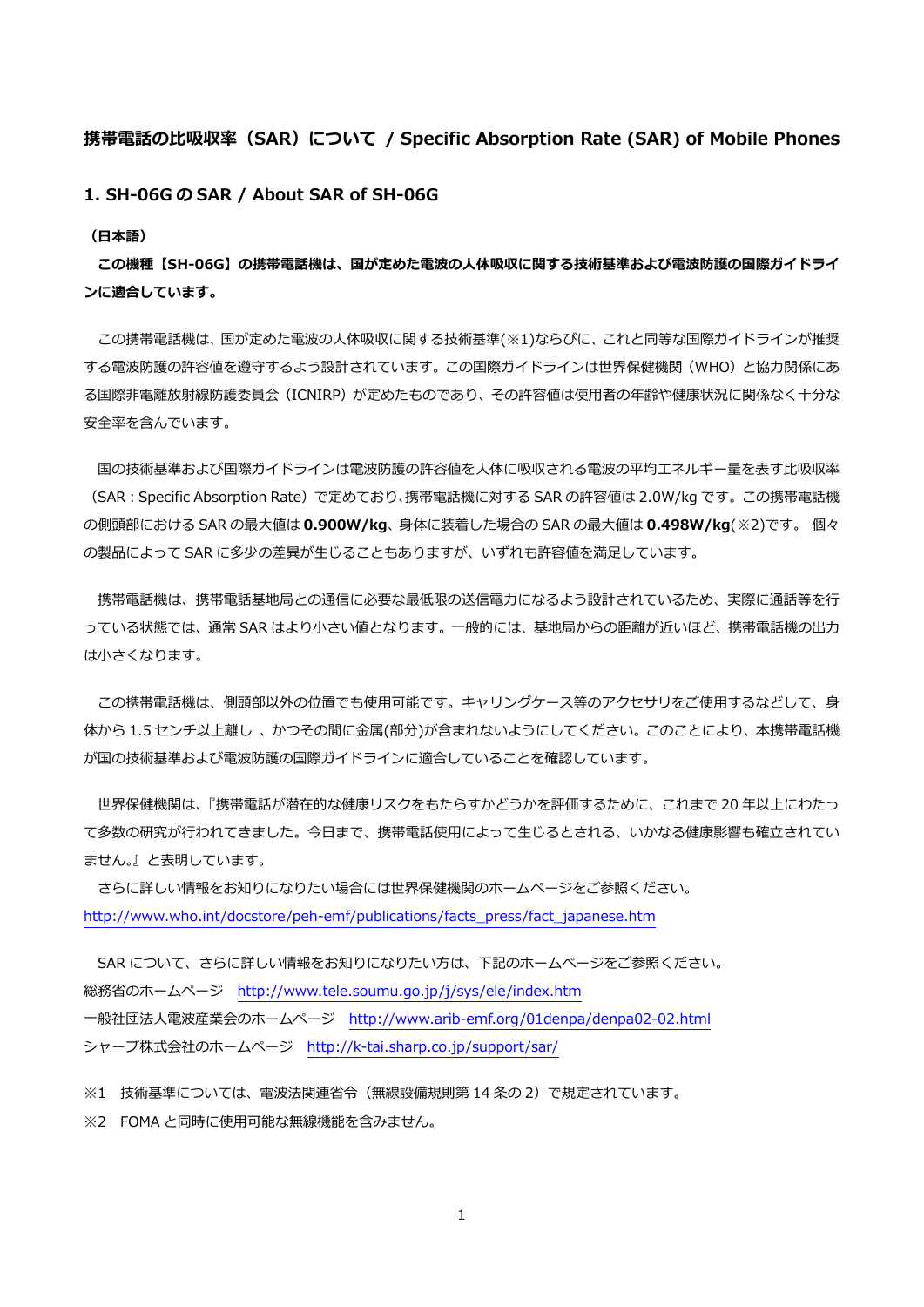#### **(In English)**

# **This model [SH-06G] mobile phone complies with Japanese technical regulations and international guidelines regarding exposure to radio waves.**

This mobile phone was designed in observance of Japanese technical regulations regarding exposure to radio waves (\*1) and limits to exposure to radio waves recommended by a set of equivalent international guidelines. This set of international guidelines was set out by the International Commission on Non-Ionizing Radiation Protection (ICNIRP), which is in collaboration with the World Health Organization (WHO), and the permissible limits include a substantial safety margin designed to assure the safety of all persons, regardless of age and health condition.

The technical regulations and international guidelines set out limits for radio waves as the Specific Absorption Rate, or SAR, which is the value of absorbed energy in any 10 grams of tissue over a 6-minute period. The SAR limit for mobile phones is 2.0 W/kg. The highest SAR value for this mobile phone when tested for use at the ear is **0.900 W/kg** and when worn on the body is **0.498 W/kg** (\*2). There may be slight differences between the SAR levels for each product, but they all satisfy the limit.

The actual SAR of this mobile phone while operating can be well below that indicated above. This is due to automatic changes to the power level of the device to ensure it only uses the minimum required to reach the network. Therefore in general, the closer you are to a base station, the lower the power output of the device.

This mobile phone can be used in positions other than against your ear. Please keep the mobile phone farther than 1.5 cm away from your body by using such as a carrying case or a wearable accessory without including any metals. This mobile phone satisfies the technical regulations and international guidelines.

The World Health Organization has stated that "a large number of studies have been performed over the last two decades to assess whether mobile phones pose a potential health risk. To date, no adverse health effects have been established as being caused by mobile phone use."

Please refer to the WHO website if you would like more detailed information. http://www.who.int/docstore/peh-emf/publications/facts\_press/fact\_english.htm

Please refer to the websites listed below if you would like more detailed information regarding SAR. Ministry of Internal Affairs and Communications Website: http://www.tele.soumu.go.jp/e/sys/ele/index.htm Association of Radio Industries and Businesses Website: http://www.arib-emf.org/01denpa/denpa02-02.html (in Japanese only)

SHARP Corporation Website: http://k-tai.sharp.co.jp/support/sar/ (in Japanese only)

\*1 Technical regulations are defined by the Ministerial Ordinance Related to Radio Law (Article 14-2 of Radio Equipment Regulations).

\*2 Not including other radio systems that can be simultaneously used with FOMA.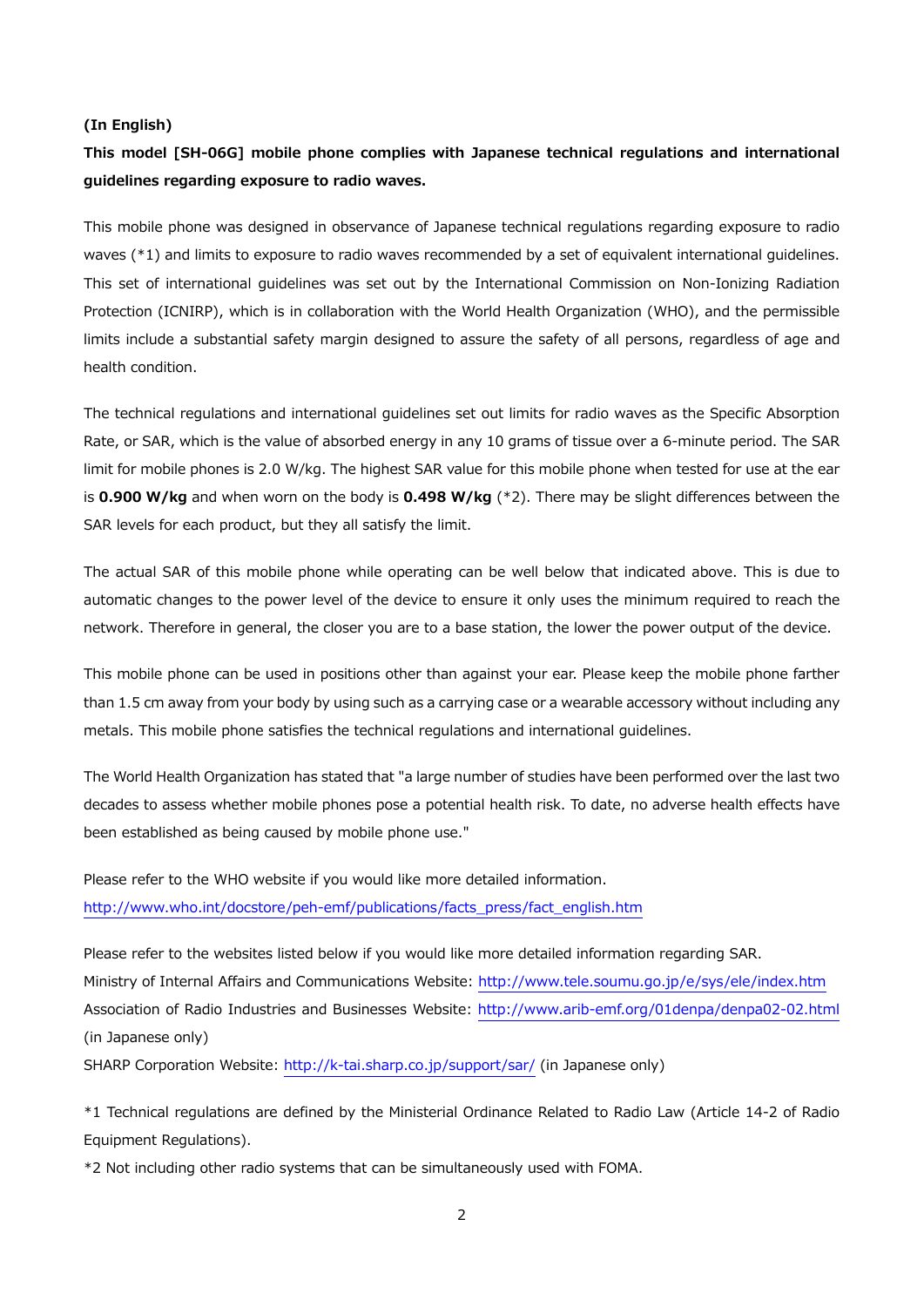## **2. About SAR of SH-06G for FCC RF exposure requirements**

#### **FCC RF Exposure Information**

Your handset is a radio transmitter and receiver.

It is designed and manufactured not to exceed the emission limits for exposure to radio frequency (RF) energy set by the Federal Communications Commission of the U.S. Government.

The guidelines are based on standards that were developed by independent scientific organizations through periodic and thorough evaluation of scientific studies. The standards include a substantial safety margin designed to assure the safety of all persons, regardless of age and health.

The exposure standard for wireless handsets employs a unit of measurement known as the Specific Absorption Rate, or SAR. The SAR limit set by the FCC is 1.6 W/kg. The tests are performed in positions and locations (e.g., at the ear and worn on the body) as required by the FCC for each model. The highest SAR values for this model handset when tested for use at the ear is 0.95 W/kg and when worn on the body, as described in this user guide, is 0.91 W/kg.

For body worn operation, this phone has been tested and meets the FCC RF exposure guidelines. Please use an accessory designated for this product or an accessory which contains no metal and which positions the handset a minimum of 1.5 cm from the body.

The use of accessories that do not satisfy these requirements may not comply with FCC RF exposure requirements, and should be avoided.

The FCC has granted an Equipment Authorization for this model handset with all reported SAR levels evaluated as in compliance with the FCC RF emission guidelines. SAR information on this model handset is on file with the FCC and can be found under the Display Grant section of (http://transition.fcc.gov/oet/ea/fccid/) after searching on FCC ID APYHRO00219.

Additional information on Specific Absorption Rates (SAR) can be found on the FCC website at (http://www.fcc.gov/encyclopedia/radio-frequency-safety)